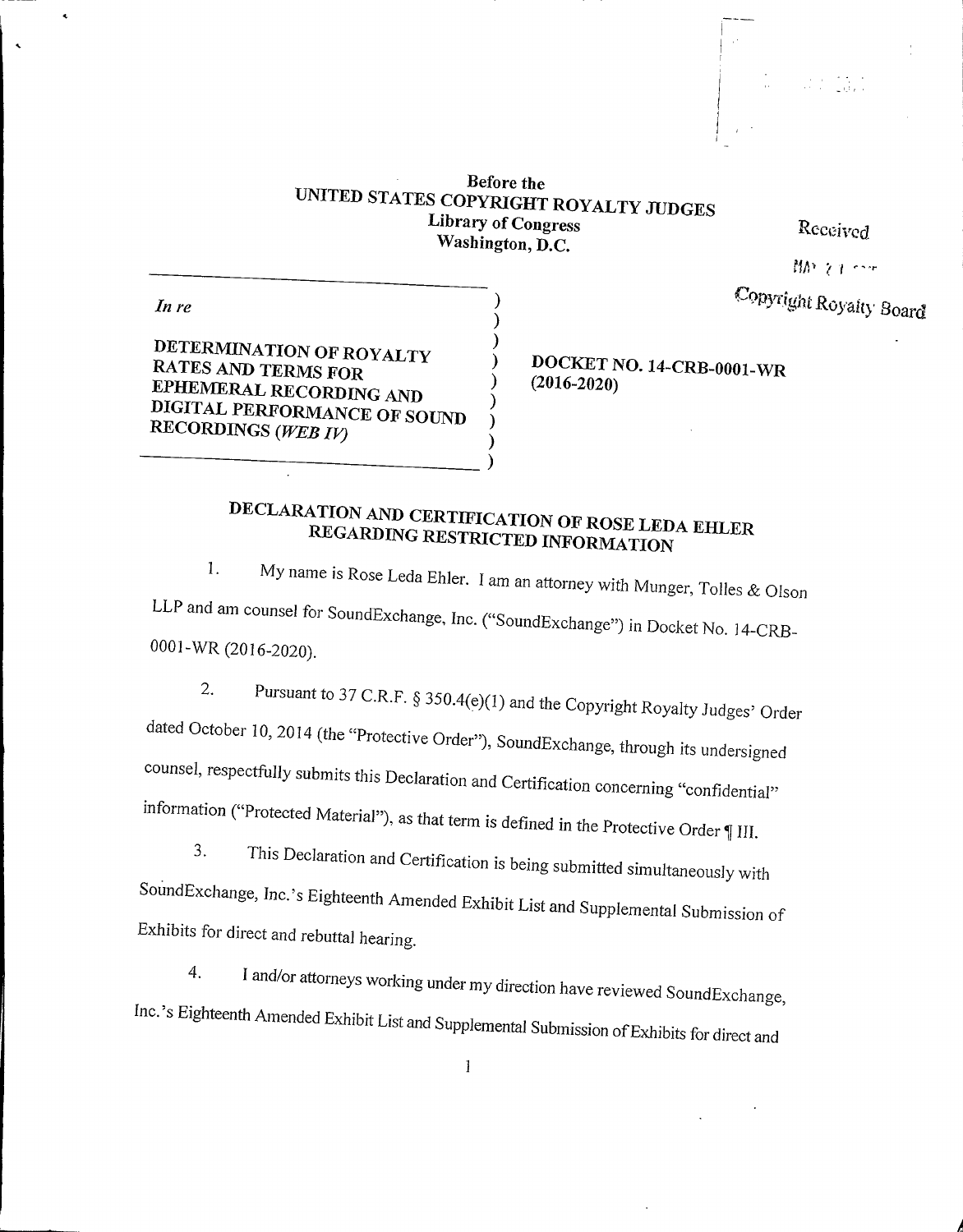rebuttal hearing. <sup>I</sup> and those attorneys also have reviewed the definition and terms provided in the Protective Order. As discussed below, and after consulting with my client and the entities whose interests SoundExchange represents in this proceeding and who have provided confidential information for the preparation of this case, we have determined that some of the documents contain Protected Material in accordance with the Protective Order.

5. The Protected Material in SoundExchange, Inc.'s Eighteenth Amended Exhibit List and Supplemental Submission of Exhibits includes documents that are described as follows (a) documents relating to or constituting contracts, contract terms or performance data that are proprietary, not publicly available, commercially sensitive, and/or subject to express confidentiality obligations in agreements with third parties; (b) documents relating to or constituting internal business information, financial data and projections, and competitive strategy that are proprietary, not publicly available, and commercially sensitive; and/or (c) third party information provided in confidence not publicly available, and/or subject to express confidentiality obligations.

6. The material designated as "RESTRICTED" contains commercial and/or financial information that SoundExchange, through counsel, has reasonably determined in good faith that, if disclosed, would either competitively disadvantage or advantage a party or another entity, or would interfere with the ability of SoundExchange to obtain like information in the future. The public disclosure of Protected Material would be likely to cause significant harm by providing an unfair competitive advantage to competitors and/or current or future negotiating counterparties of those whose information would be disclosed. Many but not all competitors and counterparties also are parties to this proceeding. Public disclosure ofthis information also would place SoundExchange, the entities whose interests it represents, and their business

 $\overline{2}$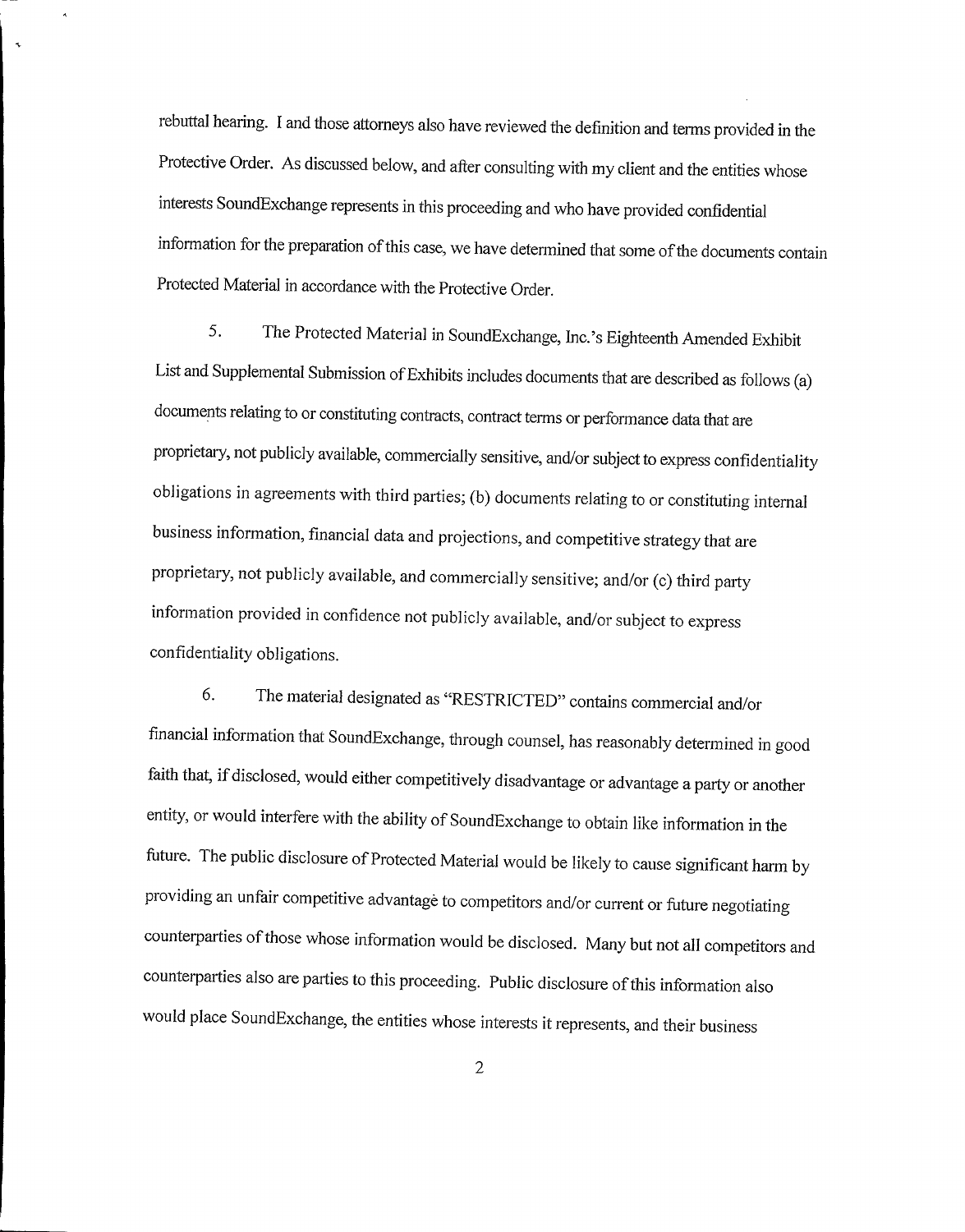partners, and other entities at a significant commercial disadvantage and would pose serious risk to their business interests and strategies.

7. <sup>I</sup> am authorized to submit this declaration on behalf of SoundExchange and the entities it represents. I and/or attorneys working under my direction have reviewed the material designated as "RESTRICTED." To the best of my knowledge, information and belief, the material meets the definition of Protected Material contained in the Protective Order. At the time this declaration is made, good cause exists for the treatment of the information as Protected Material in order to prevent certain business and competitive harm that would result from the disclosure of such information while, at the same time, enabling SoundExchange to produce its Exhibits for Direct and Rebuttal Hearing, and, ultimately, to provide the Copyright Royalty Judges with the most complete record possible on which to base its determination in this proceeding.

Pursuant to 28 U.S.C. § 1746 and 37 C.F.R. § 350.4(e)(1), I hereby declare under the penalty of perjury under the laws ofthe United States that, to the best ofmy knowledge, information and belief, the foregoing is true and correct.

Dated: May 21, 2015 Islam November 15/ Rose Leda Ehler

Rose Leda Ehler MUNGER, TOLLES & OLSON LLP 560 Mission Street, 27<sup>th</sup> Floor San Francisco, CA 94105-2907 Telephone: (415) 512-4000<br>Facsimile: (415) 512-4077 (415) 512-4077 Rose.Ehler@mto.com

Counsel for SoundExchange, Inc.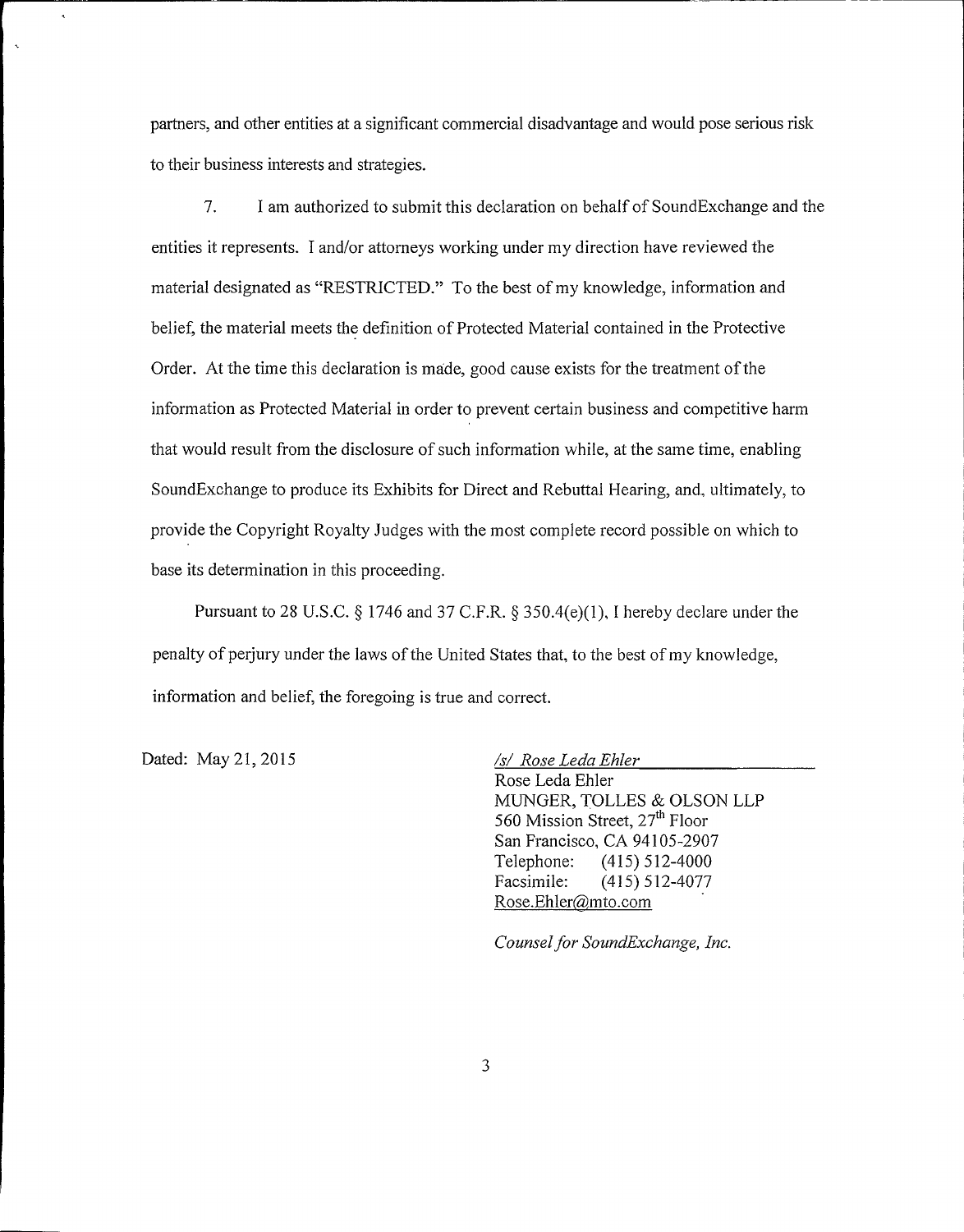## CERTIFICATE OF SERVICE

I hereby certify that on May 21, 2015, I caused a copy of the foregoing PUBLIC —

## DECLARATION OF ROSE LEDA EHLER RE RESTRICTED MATERIALS to be served

via electronic mail addressed as follows:

 $\ddot{\phantom{a}}$ 

| Kurt Hanson<br>AccuRadio, LLC<br>65 E. Wacker Place, Suite 930<br>Chicago, IL 60601<br>kurt@accuradio.com<br>Telephone: (312) 284-2440<br>Facsimile: (312) 284-2450<br>AccuRadio, LLC                                                                                    | George D. Johnson, an individual<br>d.b.a. Geo Music Group<br>23 Music Square East, Suite 204<br>Nashville, TN 37203<br>E-mail: george@georgejohnson.com<br>Telephone: (615) 242-9999<br>George D. Johnson (GEO), an individual and<br>digital sound recording copyright creator d.b.a.<br>Geo Music Group          |
|--------------------------------------------------------------------------------------------------------------------------------------------------------------------------------------------------------------------------------------------------------------------------|---------------------------------------------------------------------------------------------------------------------------------------------------------------------------------------------------------------------------------------------------------------------------------------------------------------------|
| Kevin Blair<br>Brian Gantman<br>Educational Media Foundation<br>5700 West Oaks Boulevard<br>Rocklin, CA 95765<br>kblair@kloveair1.com<br>bgantman@kloveair1.com<br>Telephone:<br>$(916)$ 251-1600<br>Facsimile: (916) 251-1731<br>Educational Media Foundation           | Donna K. Schneider<br>Associate General Counsel, Litigation & IP<br>iHeartMedia, Inc.<br>200 E. Basse Rd.<br>San Antonio, TX 78209<br>DonnaSchneider@iheartmedia.com<br>Telephone: (210) 832-3468<br>Facsimile: (210) 832-3127<br>iHeartMedia, Inc.                                                                 |
| Frederick Kass<br>Intercollegiate Broadcasting System, Inc. (IBS)<br>367 Windsor Highway<br>New Windsor, NY 12553-7900<br>ibs@ibsradio.org<br>ibshq@aol.com<br>Telephone: (845) 565-0003<br>Facsimile: (845) 565-7446<br>Intercollegiate Broadcasting System, Inc. (IBS) | Russ Hauth, Executive Director<br>Harv Hendrickson, Chairman<br>3003 Snelling Avenue, North<br>Saint Paul, MN 55113<br>russh@salem.cc<br>hphendrickson@unwsp.edu<br>Telephone: (651) 631-5000<br>Facsimile: (651) 631-5086<br>National Religious Broadcasters<br>NonCommercial Music License Committee<br>(NRBNMLC) |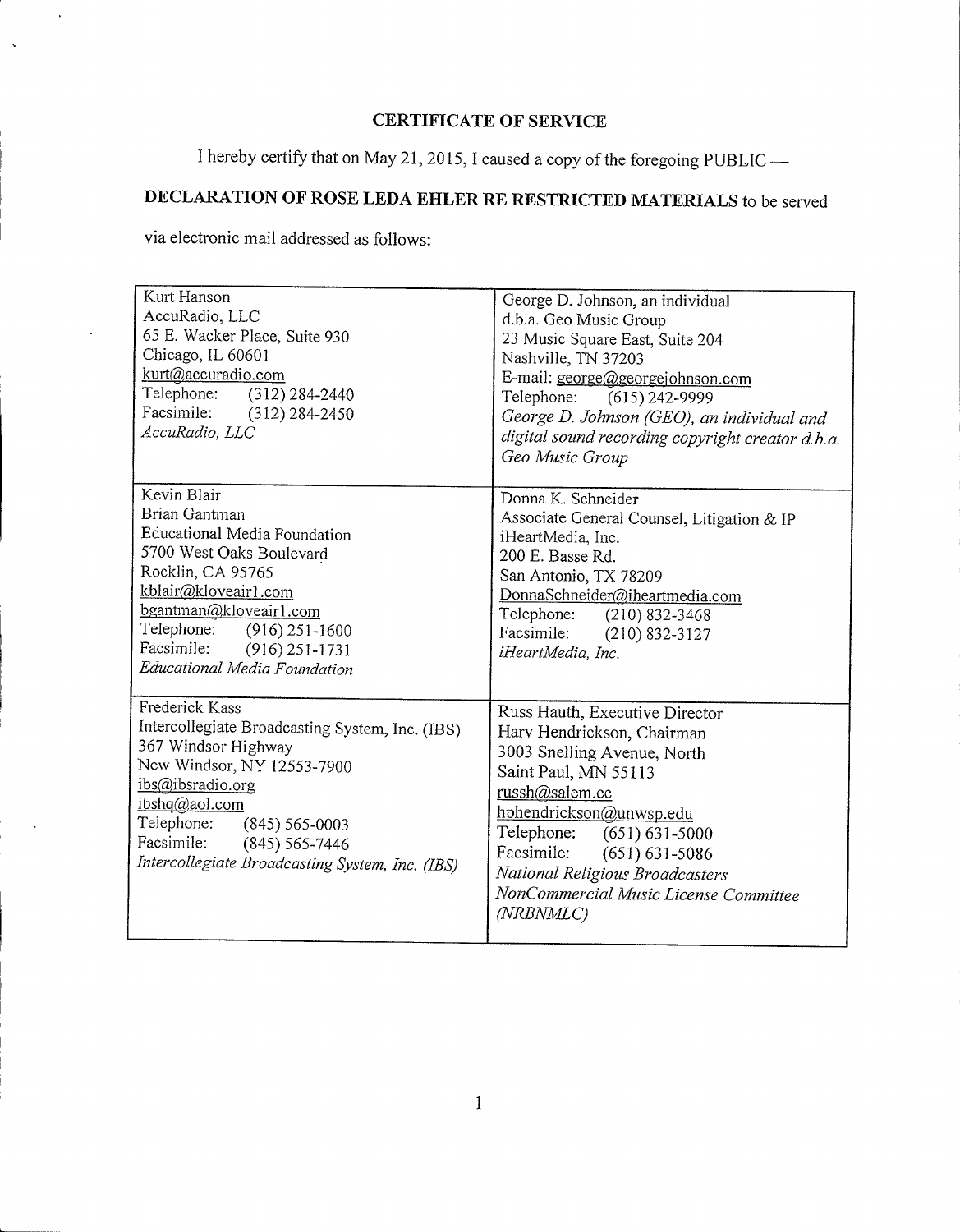| Gregory A. Lewis<br>National Public Radio, Inc.<br>1111 North Capital Street, NE<br>Washington, DC 20002<br>glewis@npr.org<br>Telephone:<br>$(202)$ 513-2050<br>Facsimile:<br>$(202) 513 - 3021$                                                                                                   | Patrick Donnelly<br>Sirius XM Radio, Inc.<br>1221 Avenue of the Americas<br>36th Floor<br>New York, NY 10020<br>patrick.donnelly@siriusxm.com<br>Telephone:<br>$(212) 584 - 5100$                                                                                                                                                                            |
|----------------------------------------------------------------------------------------------------------------------------------------------------------------------------------------------------------------------------------------------------------------------------------------------------|--------------------------------------------------------------------------------------------------------------------------------------------------------------------------------------------------------------------------------------------------------------------------------------------------------------------------------------------------------------|
| National Public Radio, Inc. (NPR)                                                                                                                                                                                                                                                                  | Facsimile:<br>$(212) 584 - 5200$<br>Sirius XM Radio Inc.                                                                                                                                                                                                                                                                                                     |
| Cynthia Greer<br>Sirius XM Radio, Inc.<br>1500 Eckington Place, NE<br>Washington, DC 20002<br>cynthia.greer@siriusxm.com<br>Telephone: (202) 380-1476<br>Facsimile: (202) 380-4592<br>Sirius XM Radio Inc.                                                                                         | Christopher Harrison<br>Pandora Media, Inc.<br>2101 Webster Street, Suite 1650<br>Oakland, CA 94612<br>charrison@pandora.com<br>Telephone: (510) 858-3049<br>Facsimile:<br>$(510)$ 451-4286<br>Pandora Media, Inc.                                                                                                                                           |
| David Oxenford<br>WILKINSON BARKER KNAUER, LLP<br>2300 N Street, NW, Suite 700<br>Washington, DC 20037<br>doxenford@wbklaw.com<br>Telephone:<br>$(202)$ 373-3337<br>Facsimile:<br>$(202) 783 - 5851$<br>Counsel for Educational Media Foundation and<br>National Association of Broadcasters (NAB) | Jeffrey J. Jarmuth<br>Law Offices of Jeffrey J. Jarmuth<br>34 E. Elm Street<br>Chicago, IL 60611-1016<br>Telephone: (312) 335-9933<br>Facsimile:<br>$(312) 822 - 1010$<br>Jeff.jarmuth@jarmuthlawoffices.com<br>Counsel for AccuRadio, LLC                                                                                                                   |
| William Malone<br>40 Cobbler's Green<br>205 Main Street<br>New Canaan, CT 06840<br>Malone@ieee.org<br>Telephone:<br>$(203)$ 966-4770<br>Counsel for Harvard Radio Broadcasting Co.,<br>Inc. (WHRB) and Intercollegiate Broadcasting<br>System, Inc. (IBS)                                          | Bruce Joseph, Karyn Ablin<br>Michael Sturm, Jillian Volkmar<br>WILEY REIN LLP<br>1776 K Street, NW<br>Washington, DC 20006<br>bjoseph@wileyrein.com<br>kablin@wileyrein.com<br>msturm@wileyrein.com<br>JVolkmar@wileyrein.com<br>Telephone:<br>$(202)$ 719-7000<br>(202) 719-7049<br>Facsimile:<br>Counsel for National Association of Broadcasters<br>(NAB) |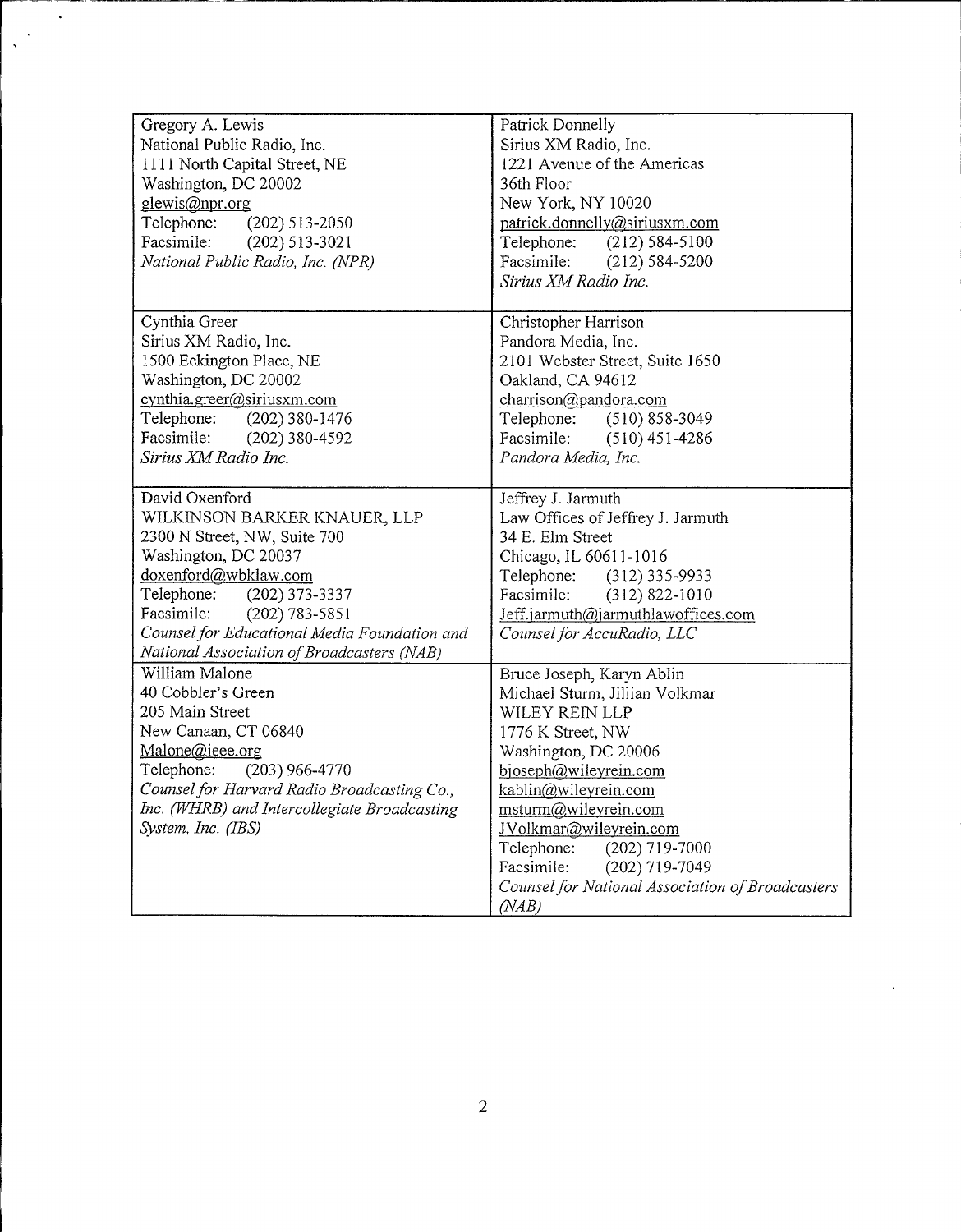| Kenneth L. Steinthal, Joseph R. Wetzel        | Mark Hansen, John Thorne                          |
|-----------------------------------------------|---------------------------------------------------|
| Ethan Davis                                   | Evan Leo, Scott Angstreich, Kevin Miller, Caitlin |
| KING & SPALDING LLP                           | Hall, Igor Helman, Leslie Pope, Matthew Huppert   |
| 101 Second Street, Suite 2300                 | KELLOGG, HUBER, HANSEN, TODD,                     |
| San Francisco, CA 94105                       | EVANS & FIGEL, P.L.L.C.                           |
| ksteinthal@kslaw.com                          | 1615 M Street, NW, Suite 400                      |
| jwetzel@kslaw.com                             | Washington, DC 20036                              |
| edavis@kslaw.com                              | Mhansen@khhte.com                                 |
| Telephone: (415) 318-1200                     | Jthorne@khhte.com                                 |
| Facsimile: (415) 318-1300                     | eleo@khhte.com                                    |
| Counsel for National Public Radio, Inc. (NPR) | sangstreich@khhte.com                             |
|                                               | kmiller@khhte.com                                 |
|                                               | chall@khhte.com                                   |
|                                               | ihelman@khhte.com                                 |
|                                               | lpope@khhte.com                                   |
|                                               | mhuppert@khhte.com                                |
|                                               | Telephone:<br>$(202)$ 326-7900                    |
|                                               | Facsimile:<br>$(202)$ 326-7999                    |
|                                               | Counsel iHeartMedia, Inc.                         |
| R. Bruce Rich, Todd Larson                    | Karyn Ablin                                       |
| Sabrina Perelman, Benjamin E. Marks           | Jennifer Elgin                                    |
| WEIL, GOTSHAL & MANGES LLP                    | WILEY REIN LLP                                    |
| 767 Fifth Avenue                              | 1776 K St. N.W.                                   |
| New York, NY 10153                            | Washington, DC 20006                              |
| r.bruce.rich@weil.com                         | kablin@wileyrein.com                              |
| todd.larson@weil.com                          | jelgin@wileyrein.com                              |
| sabrina.perelman@weil.com                     | Telephone:<br>$(202)$ 719-7000                    |
| benjamin.marks@weil.com                       | Facsimile:<br>$(202)$ 719-7049                    |
| Telephone:<br>$(212)$ 310-8170                | Counsel for National Religious Broadcasters       |
| Facsimile:<br>$(212)$ 310-8007                | NonCommercial Music License Committee             |
| Counsel for Pandora Media, Inc.               | (NRBNMLC)                                         |
| Jacob B. Ebin                                 | Gary R. Greenstein                                |
| Akin Gump Strauss Hauer & Feld LLP            | WILSON SONSINI GOODRICH & ROSATI                  |
| One Bryant Park                               | 1700 K Street, NW, 5th Floor                      |
| Bank of America Tower                         | Washington, DC 20006                              |
| New York, NY 10036-6745                       | ggreenstein@wsgr.com                              |
| jebin@akingump.com                            | Telephone:<br>$(202)$ 973-8849                    |
| Telephone:<br>$(212)$ 872-7483                | Facsimile:<br>(202) 973-8899                      |
| Facsimile:<br>$(212) 872 - 1002$              | Counsel for Pandora Media Inc.                    |
| Counsel for Pandora Media Inc.                |                                                   |
| Paul Fakler                                   | Martin F. Cunniff                                 |
| Arent Fox LLP                                 | Jackson D. Toof                                   |
| 1675 Broadway                                 | Arent Fox LLP                                     |
| New York, NY 10019                            | 1717 K Street, N.W.                               |
| Paul.Fakler@arentfox.com                      | Washington, D.C. 20006-5344                       |
| Telephone: (212) 484-3900                     | Martin.Cunniff@arentfox.com                       |
| Fax: (212) 484-3990                           | Jackson.Toof@arentfox.com                         |
| Counsel for Sirius XM Radio Inc.              | Telephone: (202) 857-6000                         |
|                                               | Fax: (202) 857-6395                               |
|                                               | Counsel for Sirius XM Radio Inc.                  |